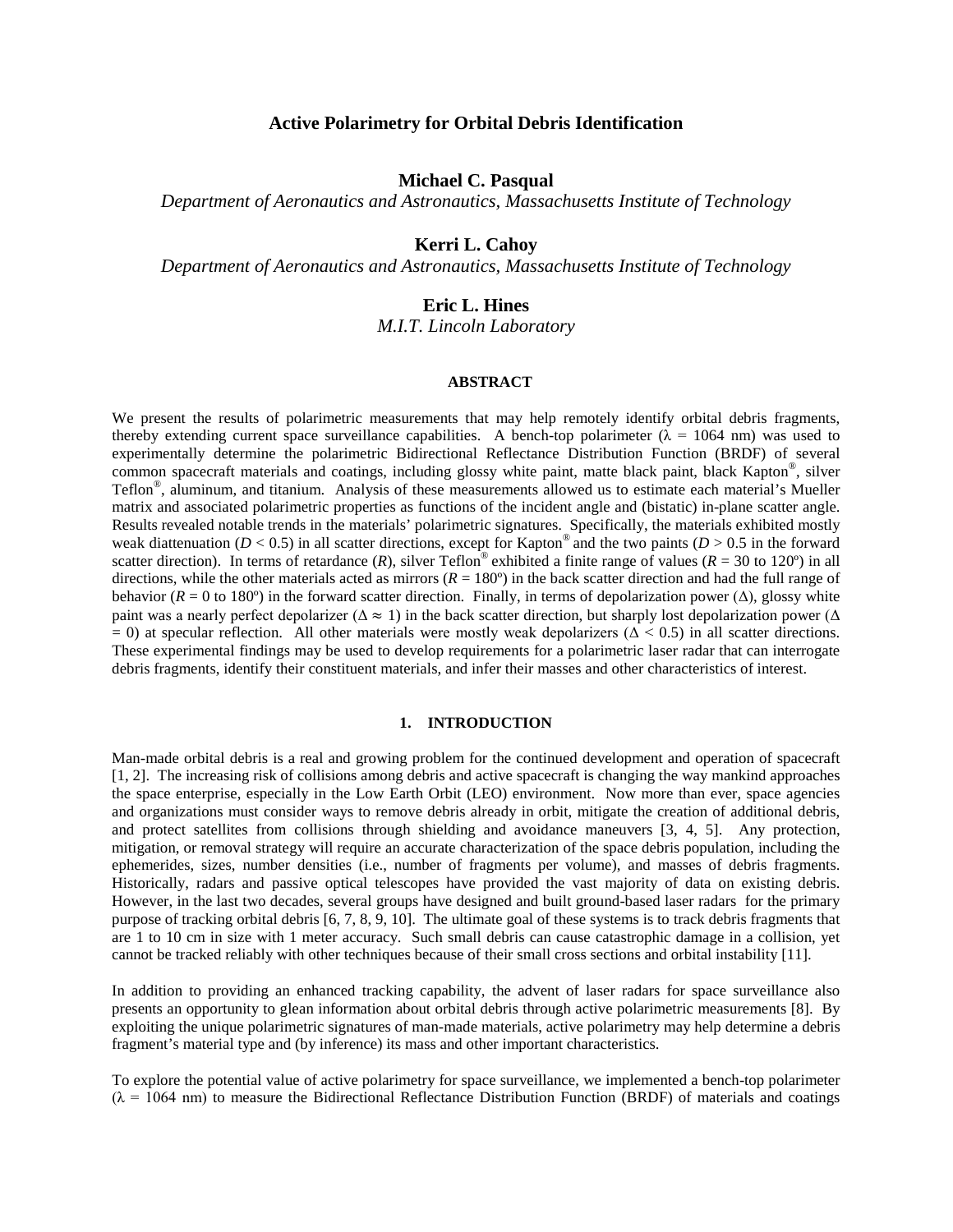commonly found on man-made satellites and debris. The BRDF of each material was measured as a function of the polarization state of the incident and reflected light, thereby allowing us to compute the material's Mueller matrix as a function of the incident and scatter angles. We then decomposed the Mueller matrices to derive their underlying polarimetric properties, particularly diattenuation  $(D)$ , retardance  $(R)$ , and depolarization power  $(\Delta)$ . Our results revealed that spacecraft materials have notable trends in their polarimetric signatures. Pending further analysis, our findings suggest that a polarimetric laser radar may be able to make non-resolved measurements to help remotely identify and characterize debris fragments.

The remainder of this paper is organized as follows. Section 2 introduces the fundamentals of our approach, including the technical details of active polarimetry and the optical properties we seek to exploit. Section 3 describes our implementation and verification of a bench-top polarimeter. Section 4 summarizes the results of our measurements of the polarimetric BRDF and subsequent Mueller matrices and polarimetric properties of several spacecraft materials. Section 5 discusses the implications of these experiments for the viability of active polarimetry for orbital debris characterization. Section 6 concludes with our outlook for future work in this promising area of research.

#### **2. APPROACH**

*Polarimetry* is a technique by which one measures the polarization state of light reflecting off a target or target scene [12, 13]. Because different materials often have unique polarimetric signatures, polarimetry has proven useful for many applications in target detection and image contrast enhancement. As illustrated in [Figure 1,](#page-1-0) polarimetry can be performed either passively or actively.



**Figure 1 Illustration of passive vs. active polarimetry**

<span id="page-1-0"></span>With *passive* polarimetry, a target is illuminated by an external light source (e.g., the sun) and polarimetric measurements of the reflected light are taken using polarization analyzers placed in front of the detector [13, 14]. Meanwhile, with *active* polarimetry, a target is illuminated by a laser or other light source with a variable, but controlled, polarization state, and measurements are taken in the same manner [15, 16, 17, 18, 19]. Compared to the passive technique, active polarimetry is able to capture many more dimensions of a target's polarimetric signature, albeit at the cost of a more complex system, i.e., having to provide a light source with polarization control. In fact, active polarimetry enables one to estimate the complete polarimetric behavior of a material, as described by its Mueller matrix and associated polarimetric properties. The technical details of polarimetry are introduced briefly in the following subsections with references that contain more detailed descriptions.

#### **2.1 Stokes Vector**

The *polarization* state of light describes the orientation of its oscillating electrical field and can be conveniently represented by a 4 x 1 *Stokes vector*  $\vec{S}$  as follows [20]: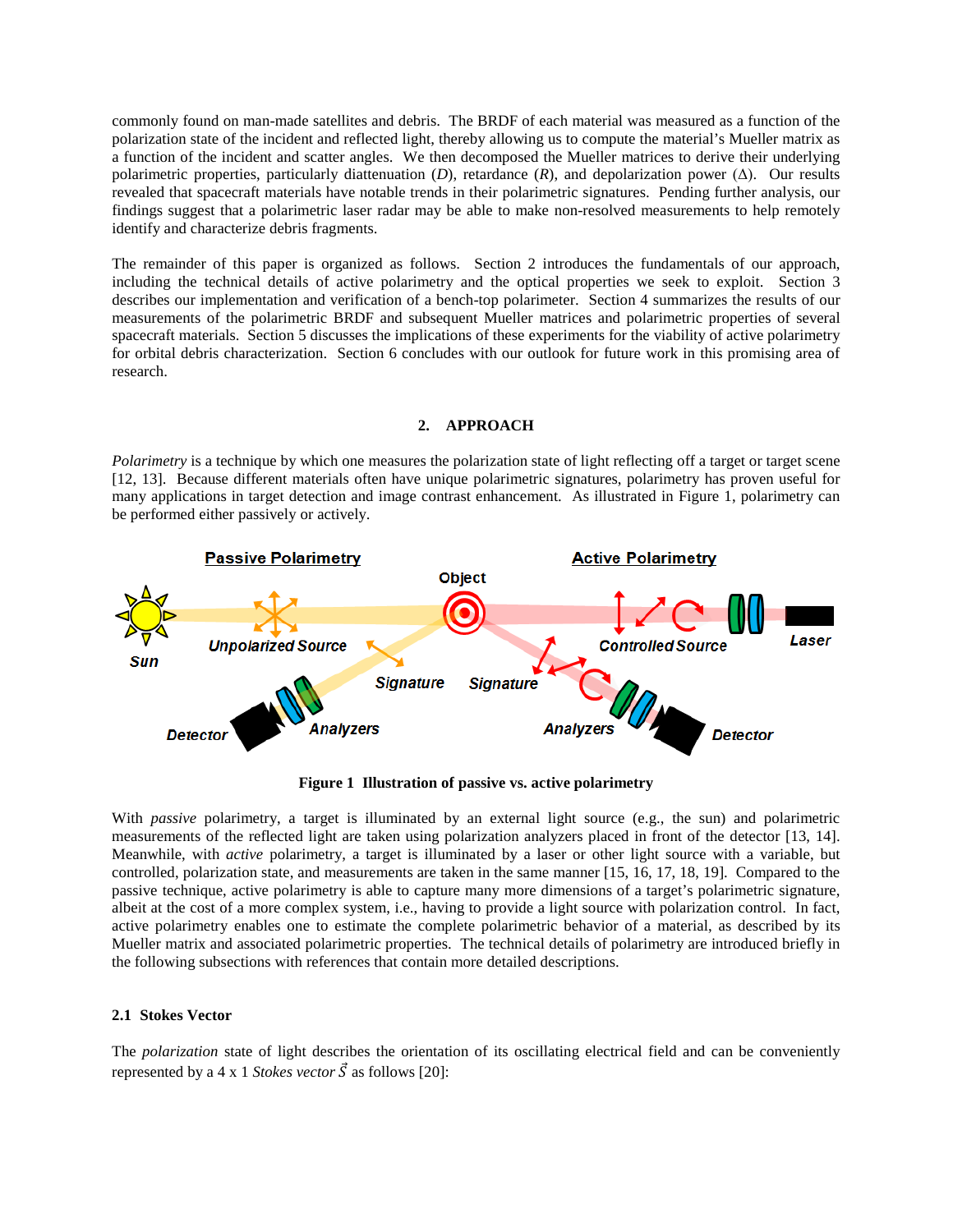$$
\vec{S} = \begin{bmatrix} s_0 \\ s_1 \\ s_2 \\ s_3 \end{bmatrix} = \begin{bmatrix} I_{total} \\ I_H - I_V \\ I_{+45} - I_{-45} \\ I_{RC} - I_{LC} \end{bmatrix}
$$
 Eq. 1

where  $s_0 = I_{total}$  is the total intensity of the light,  $s_1 = I_H - I_V$  is the intensity of all horizontally polarized components minus that of all vertically polarized component,  $s_2 = I_{+45} - I_{-45}$  is the intensity of all +45° linearly polarized components minus that of all -45° linearly polarized components, and  $s_3 = I_{RC} - I_{LC}$  is the intensity of all right-handed circularly polarized components minus that of all left-handed circularly polarized components.

#### **2.2 Mueller Matrix**

A material's effect on the polarization state of incident light can be quantified by a 4 x 4 real matrix called the *Mueller matrix M* as follows [20]:

$$
M = \begin{bmatrix} m_{00} & m_{01} & m_{02} & m_{03} \\ m_{10} & m_{11} & m_{12} & m_{13} \\ m_{20} & m_{21} & m_{22} & m_{23} \\ m_{30} & m_{31} & m_{32} & m_{33} \end{bmatrix}
$$
 Eq. 2

One can multiply the Stokes vector  $\vec{S}^{in}$ , describing the polarization state of incident light, by a material's Mueller matrix *M* to calculate the Stokers vector  $\vec{S}^{out}$  describing the polarization state of the reflected (or transmitted) light.

$$
M\vec{S}^{in} = \vec{S}^{out} \qquad \textbf{Eq. 3}
$$

The Mueller matrix *M* can be converted to a *covariance matrix*  $\Sigma$  as follows [21]:

$$
\Sigma = \frac{1}{2} \sum_{i=0}^{4} \sum_{j=0}^{4} m_{ij} \sigma_i \otimes \sigma_j
$$
 Eq. 4

where  $\otimes$  denotes the Kronecker product of matrices, and  $\sigma_i$  are the Pauli matrices defined as:

$$
\sigma_1 = \begin{bmatrix} 1 & 0 \\ 0 & 1 \end{bmatrix} \qquad \qquad \sigma_2 = \begin{bmatrix} 1 & 0 \\ 0 & -1 \end{bmatrix} \qquad \qquad \sigma_3 = \begin{bmatrix} 0 & 1 \\ 1 & 0 \end{bmatrix} \qquad \qquad \sigma_4 = \begin{bmatrix} 0 & -i \\ i & 0 \end{bmatrix} \qquad \qquad \mathbf{Eq. 5}
$$

The covariance matrix  $\Sigma$  can also be expressed as:

$$
\Sigma = V \Lambda V^{-1} \qquad \text{Eq. 6}
$$

where  $\Lambda$  is a 4 x 4 diagonal matrix containing the four eigenvalues  $\lambda_i$  of  $\Sigma$ , and V is the corresponding matrix of unitary column eigenvectors  $v_i$ . The covariance matrix of any physically realizable (i.e., valid) Mueller matrix is guaranteed to be a positive semi-definite Hermitian (PSDH) matrix, which means that all four of  $\Sigma$ 's eigenvalues are positive or zero. Thus, a condition for an arbitrary 4 x 4 real matrix to be a physically realizable Mueller matrix is that the eigenvalues of its associated covariance matrix meet this criterion:

Condition for Physical Realizability 
$$
\lambda_i \ge 0
$$
  $i = 0, 1, 2, 3$  Eq. 7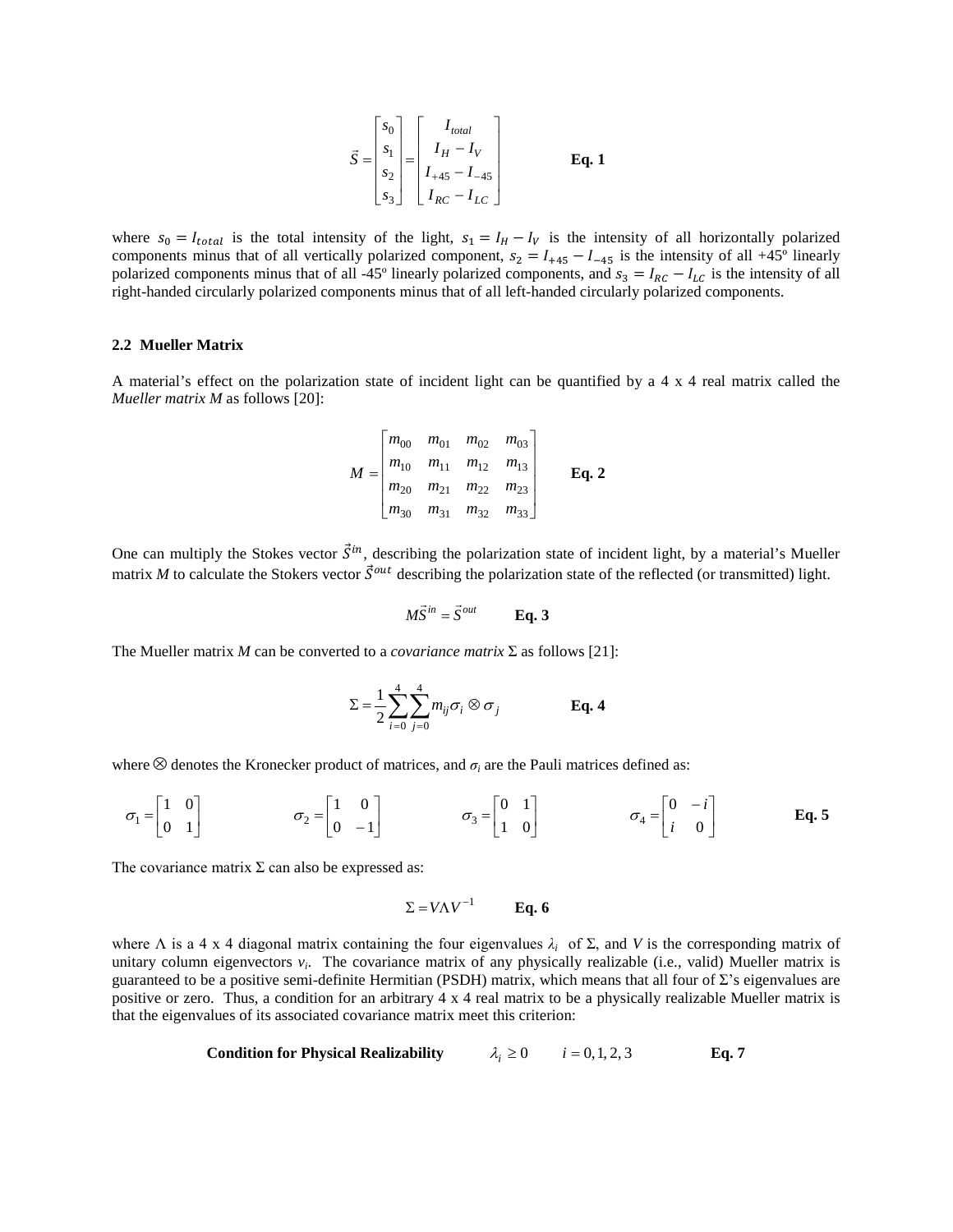#### <span id="page-3-0"></span>**2.3 Mueller Matrix Decomposition**

A material's Mueller matrix can be decomposed to quantify its underlying polarimetric behavior. Any given material can exhibit a combination of three fundamental polarimetric behaviors [13]:

- *Diattenuation* is the preferential reflection (or transmittance) of certain polarization states over others.
- *Retardance* is the introduction of a phase shift between certain polarization states, by retarding one of their phases relative to the other.
- *Depolarization* is the conversion of polarized light into partially polarized or unpolarized light.

Lu and Chipman [22] describe the mathematics for decomposing a Mueller matrix into the product of three matrices corresponding to these fundamental behaviors:

$$
M = M_{\Delta} M_R M_D
$$
 Eq. 8

where  $M_D$ ,  $M_R$ , and  $M_A$  are the 4 x 4 diattenuation, retardance, and depolarization factors, respectively. The general form of each matrix in Eq. 8 is:

$$
M = \frac{1}{m_{00}} \begin{bmatrix} 1 & \vec{D}^T \\ \vec{P} & m \end{bmatrix}
$$
  
\n
$$
M_R = \begin{bmatrix} 1 & \vec{0}^T \\ \vec{0} & m_R \end{bmatrix}
$$
  
\n
$$
M_D = T_u \begin{bmatrix} 1 & \vec{D}^T \\ \vec{D} & m_D \end{bmatrix}
$$
  
\n
$$
\mathbf{Eq. 10}
$$
  
\n
$$
\mathbf{Eq. 11}
$$
  
\n
$$
M_A = \begin{bmatrix} 1 & \vec{0}^T \\ \vec{P}_A & m_A \end{bmatrix}
$$
  
\n
$$
\mathbf{Eq. 12}
$$

where  $T_u = m_{00}^{-1}$  is the reflectivity (or transmittivity) for unpolarized light, D is the diattenuation vector, P and  $P_{\Delta}$ are the polarizance vectors of *M* and  $M_A$ , respectively,  $\dot{m}$ ,  $m_B$ ,  $m_B$ , and  $m_A$  are the 3 x 3 sub-matrices of their respective parent matrices, and  $\overline{0}$  is a 3 x 1 vector of zeros.

The procedure for decomposing a Mueller matrix as in Eq. 8 depends on whether the Mueller matrix is nondepolarizing (e.g., as with an ideal polarizer or waveplate) or depolarizing (e.g., as with rough surface). A necessary and sufficient condition for a Mueller matrix to be nondepolarizing is that its associated covariance matrix  $\Sigma$  (Eq. 4) only has one non-zero eigenvalue [23]:

#### **Theoretical Condition for Nondepolarizing Behavior**  $_{0} > 0$  $= 0$   $i =$ >  $\lambda_i = 0$  *i* λ **Eq. 13**

If Eq. 13 is satisfied, the depolarization factor  $M<sub>4</sub>$  in Eq. 8 can be set equal to the 4 x 4 identity matrix. Otherwise,  $M<sub>A</sub>$  takes the general form of Eq. 12. Since matrix multiplication is not commutative, a Mueller matrix could also be decomposed with the factors permutated in five other possible sequences (e.g.,  $M = M_R M_D M_A$ ), which can, in some cases, lead to a different interpretation of the material's behavior. We have restricted our analysis to the sequence in Eq. 8, since it is readily mathematically obtainable and has clear separation of the depolarizing  $(M<sub>A</sub>)$  and nondepolarizing  $(M_R M_D)$  contributions [22]. In any case, the decomposition reveals an array of polarimetric properties describing the material's polarimetric behavior.

#### **2.4 Polarimetric Properties**

This paper highlights three specific polarimetric properties computed directly from the decomposed Mueller matrix. The first property is *diattenuation* (*D*), which is a dimensionless number (range 0 to 1) indicating how strongly the material reflects (or transmits) some polarization states relative to others [22]. A perfect diattenuator (e.g., an ideal linear polarizer) has a diattenuation of  $D = 1$ . Diattenuation is simply the magnitude of its diattenuation vector: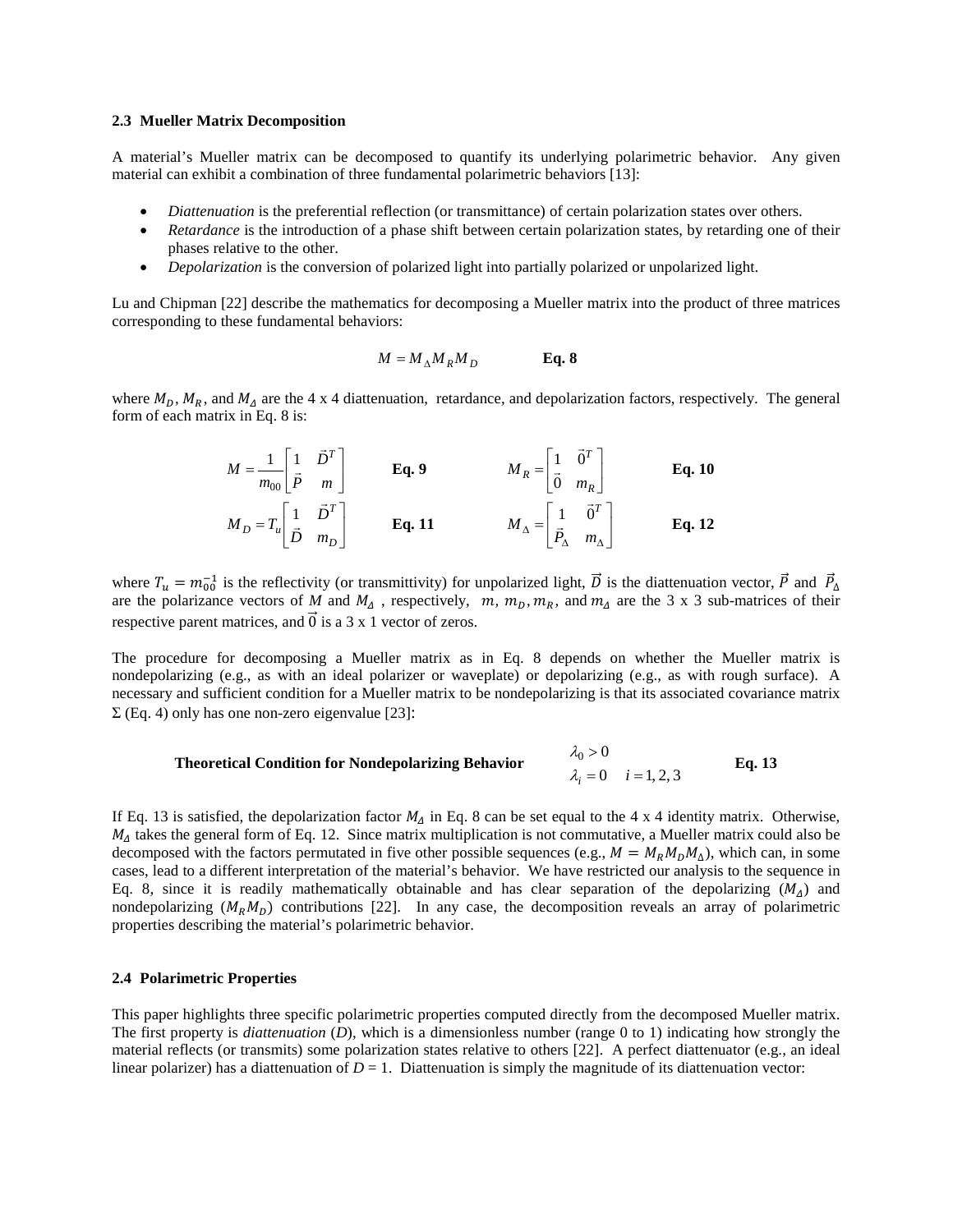$$
D = |\vec{D}| \qquad \textbf{Eq. 14}
$$

The second property considered in this paper is *retardance (*R), which is the relative phase shift, in units of radians or degrees (range 0 to 180º), induced by the material onto its orthogonal eigenpolarizations [22]. A half-wave and quarter-wave plate have retardances of  $R = 180^\circ$  and  $R = 90^\circ$ , respectively. The retardance is related to the trace (tr) of the retardance factor  $M_R$  as follows:

$$
R = \cos^{-1}\left[\frac{\text{tr}(M_R)}{2} - 1\right]
$$
 Eq. 15

The third property of interest here is depolarization power  $(\Delta)$ , which is a dimensionless number (range 0 to 1) indicating how strongly the material depolarizes incident light [22]. An ideal depolarizer has a depolarization power of  $\Delta = 1$ . The depolarization power of a material is related to the three eigenvalues  $\lambda_i^A$  of the sub-matrix  $m_A$  inside the depolarization factor  $M<sub>4</sub>$  as follows:

$$
\Delta = 1 - \frac{\left| \lambda_0^{\Delta} \right| + \left| \lambda_1^{\Delta} \right| + \left| \lambda_2^{\Delta} \right|}{3}
$$
 Eq. 16

Many other polarimetric properties are also obtainable from the elements of the Mueller matrix and its decomposition [15, 16, 22]. For example, the polarizance  $P = |\vec{P}|$  (range 0 to 1) describes how strongly the material converts unpolarized light into polarized light. All properties are potentially exploitable as a means of characterizing and identifying the material being measured. We chose to focus on the properties of diattenuation (*D*), retardance (*R*), and depolarization power ( $\Delta$ ) since they quantify the three fundamental polarimetric behaviors (Section [2.3\)](#page-3-0).

#### **2.5 Mueller Matrix Estimation**

Polarimetry makes it possible to partially or completely determine a material or object's Mueller matrix and associated polarimetric properties. Whether polarimetry is done passively or actively, the governing mathematics, as depicted i[n Figure 2,](#page-4-0) are the same.



**Figure 2 Depiction of polarimetry with Mueller calculus notation**

<span id="page-4-0"></span>If  $\vec{S}^{Tx}$  is the Stokes vector of the light incident upon the material (whether from the sun or a laser), *M* is the Mueller matrix of the material being measured, and  $M^{Rx}$  is the Mueller matrix of the polarization analyzers placed in front of the detector, then the Stokes vector  $\vec{S}^{Rx}$  of the light reaching the detector is given by applying Eq. 3 twice sequentially:

$$
\vec{S}^{Rx} = M^{Rx} M \vec{S}^{Tx}
$$
 Eq. 17

In our notation,  $\vec{S}^{Tx}$  is the Stokes vector of Tx-polarized (e.g., H-polarized, or horizontally polarized) light that is "transmitted" (Tx) or sent to the material, while  $M^{Rx}$  is a Mueller matrix that "receives" (Rx) or passes the Rxpolarized component of the reflected light. Meanwhile, the Stokes vector  $\vec{S}^{Rx}$  of the light that ultimately reaches the detector is actually inconsequential, since according to Eq. 1, the intensity  $I_{TxRx}$  measured by the detector is equal to the first element  $s_0^{Rx}$  of  $\hat{S}^{Rx}$  (i.e., independent of polarization):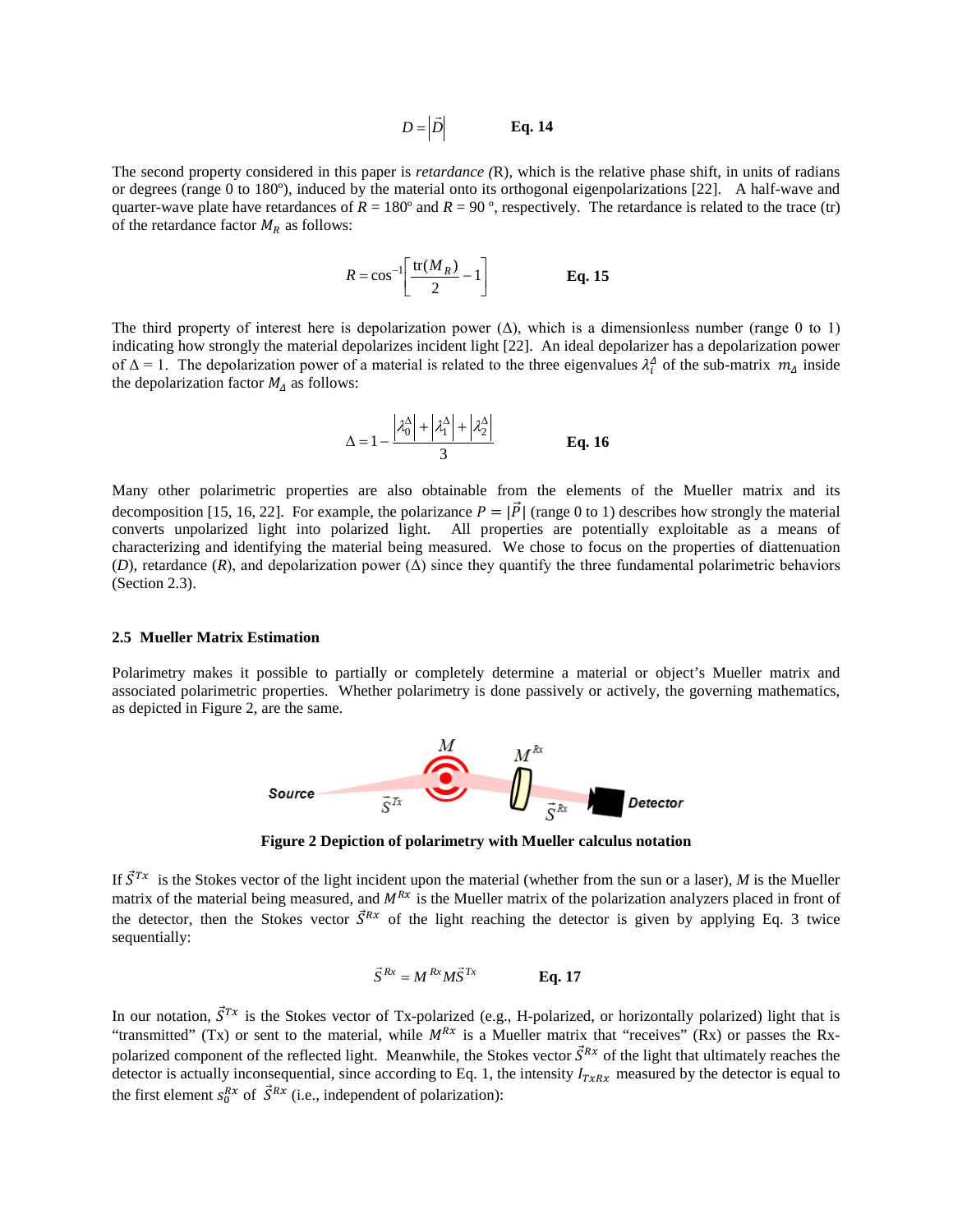$$
I_{TxRx} = s_0^{Rx} = \sum_{i=0}^{3} m_{0i}^{Rx} \sum_{j=0}^{3} s_j^{Tx} m_{ij}
$$
 Eq. 18

where  $m_{0i}^{Rx}$  is element *i* of the first row of  $M^{Rx}$ ,  $s_j^{Tx}$  is element *j* of  $S_{Tx}$ , and  $m_{ij}$  is element (*i*, *j*) of *M*. If the 4 x 4 matrix *M* is reshaped to be a 16 x 1 vector  $\vec{M}$ , then Eq. 18 can be rewritten as a dot product:

$$
I_{TxRx} = \vec{h}_{TxRx}\vec{M}
$$
 Eq. 19

where the vectors  $\dot{M}$  and  $\dot{h}_{TxRx}$  are constructed as follows:

$$
\vec{M} = [m_{00} \quad m_{10} \quad m_{20} \quad m_{30} \quad m_{01} \quad \dots \quad m_{33}]^T
$$
\n
$$
\vec{h}_{TxRx} = [m_{00}^{Rx} s_0^{Tx} \quad m_{01}^{Rx} s_0^{Tx} \quad m_{02}^{Rx} s_0^{Tx} \quad m_{03}^{Rx} s_0^{Tx} \quad m_{00}^{Rx} s_1^{Tx} \quad \dots \quad m_{03}^{Rx} s_3^{Tx}]
$$
\nEq. 21

Eq. 19 is the crux of polarimetry. By measuring  $I_{Tx^nRx^n}$  for *N* different Tx-Rx pairs, one can construct a system of *N* equations, each in the form of Eq. 19:

$$
\vec{I} = H\vec{M}
$$
\n
$$
\begin{bmatrix}\nI_{Tx^1Rx^1} \\
I_{Tx^2Rx^2} \\
\vdots \\
I_{Tx^NRx^N}\n\end{bmatrix} = \begin{bmatrix}\n\vec{h}_{Tx^1Rx^1} \\
\vec{h}_{Tx^2Rx^2} \\
\vdots \\
\vec{h}_{Tx^NRx^N}\n\end{bmatrix} \begin{bmatrix}\nm_{00} \\
m_{10} \\
\vdots \\
m_{33}\n\end{bmatrix}
$$
\nEq. 22

where the vectors  $\vec{l}$  and matrix *H* are concatenations of the *N* measured intensities  $I_{T x^n R x^n}$  and associated vectors  $h_{Tx^nRx^n}$ , respectively. Assuming a determined system (*N* linear independent equations, *N* unknowns), Eq. 22 can be solved as follows:

$$
\vec{M} = H^{-1}\vec{I} \qquad \text{Eq. 23}
$$

Depending on which elements of *H* are non-zero, the measured intensities  $\vec{l}$  may be linear functions of some or all of the unknown Mueller matrix elements  $m_{ij}$ . With passive polarimetry, the sun always (nominally) transmits the same polarization state (Tx), specifically U, or "unpolarized" light, i.e.,  $S^{Tx} = S^U = [1 \ 0 \ 0 \ 0]^T$ . Meanwhile, one can receive different polarization states (Rx) by changing the polarization analyzers in front of the detector, i.e., the matrix  $M^{Rx}$ . Applying Eq. 18, any measured intensities  $I_{URx}$  will only be functions of  $m_{00}$ ,  $m_{10}$ ,  $m_{20}$ , and  $m_{30}$ . By making  $N = 4$  different Rx measurements, one can construct a system of 4 equations (Eq. 22) to solve for these 4 unknown elements. Thus, passive polarimetry can (at most) solve for the first column of *M*, which notably includes the material's polarizance vector  $\vec{P}$  (by Eq. 9).

Meanwhile, with active polarimetry, one has individual control over both Tx and Rx, so measured intensities  $I_{T_xR_x}$ are generally functions of all 16 elements of *M*. Thus, by making *N* = 16 different Tx-Rx measurements, active polarimetry can solve for the entire Mueller matrix. If more than 16 measurements are made, the over-determined systems of equations can be solved with a least-squares estimator [24] .

#### <span id="page-5-0"></span>**2.6 Treatment of Experimental Mueller Matrices**

In practice, Mueller matrix estimation is complicated by measurement errors. A noisy experimental Mueller matrix is unlikely to be physically realizable (Eq. 7), such that decomposition will yield nonsensical results. Cloude [21] provides a method for *filtering* an experimental Mueller matrix that does not satisfy Eq. 7 due to having a covariance matrix Σ (Eq. 4) with negative eigenvalues. Specifically, one can change all the negative eigenvalues to zero,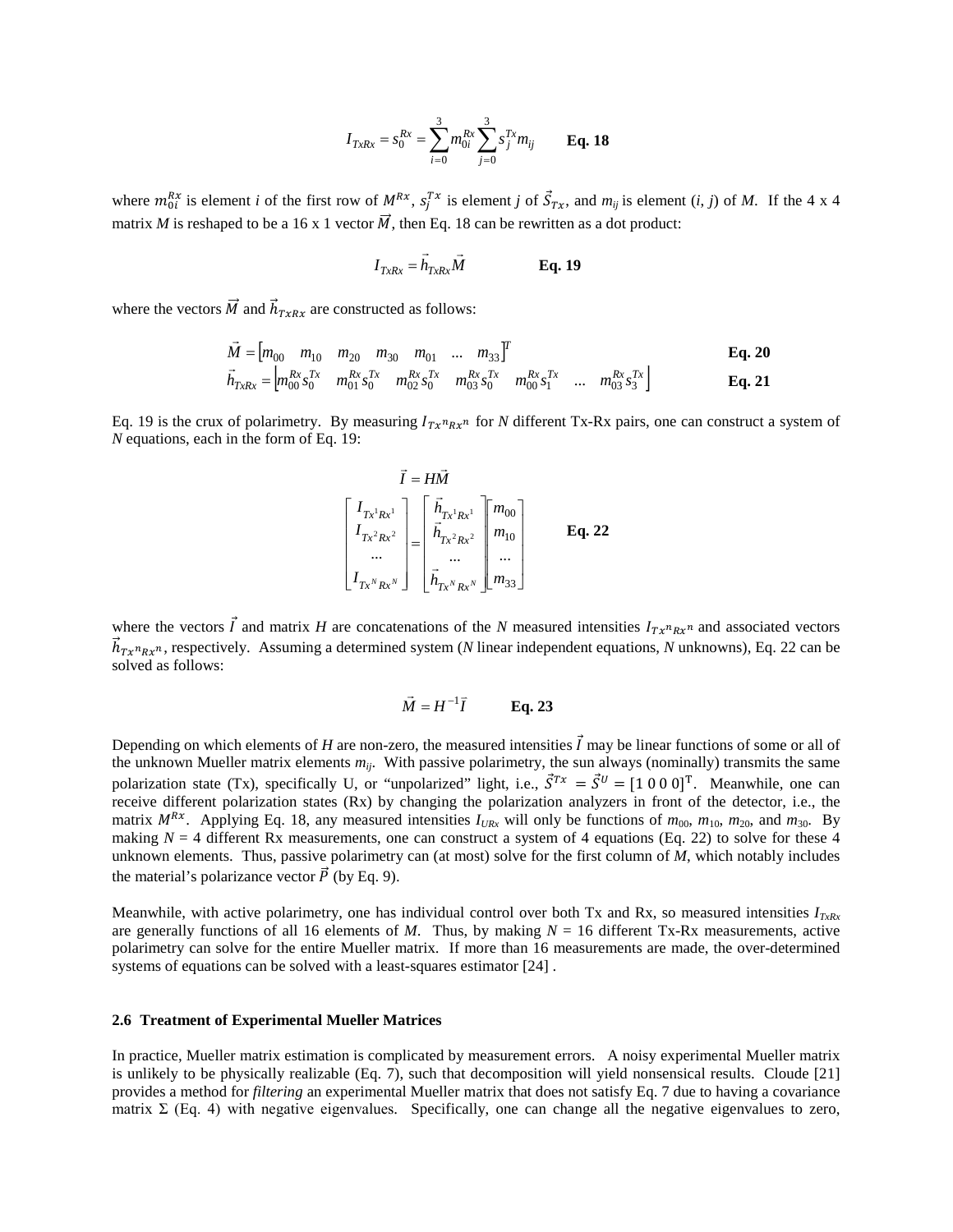calculate the new covariance matrix using Eq. 6, and calculate the associated Mueller matrix using the inverse of Eq. 4. The "filtered" Mueller matrix is now, in some sense, the closest physically realizable Mueller matrix to the original noisy one, and can be legitimately decomposed as desired. Furthermore, the eigenvalue ratio *γ* of the largest (in magnitude) negative eigenvalue (of the original  $\Sigma$ ) to the largest positive one can be calculated in decibels as follows:

$$
\gamma = 10 \cdot \log_{10} \left( \frac{|\max \text{ negative } \lambda|}{\max \text{ positive } \lambda} \right) \qquad \qquad \text{Eq. 24}
$$

The ratio  $\gamma$  is a measure of how close the original experimental Mueller matrix was to being physically realizable. Negative values of  $\gamma$  are expected, indicating that the negative eigenvalues are smaller (in magnitude) than the positive ones. Values of *γ* < -10 dB generally indicate experimental Mueller matrices that are very close to being physically realizable [21, 25].

Next, during decomposition (Eq. 8), one must determine whether the filtered, yet still noisy, Mueller matrix is nondepolarizing or depolarizing (Eq. 13). A noisy Mueller matrix is unlikely to perfectly satisfy Eq. 13 due to its covariance matrix  $\Sigma$  having more than one non-zero eigenvalue. However, an algorithm exists for declaring such a matrix to be nondepolarizing anyway [23, 26]. Let  $\delta$  be a 4 x 4 matrix whose elements are the standard deviations of the noisy Mueller matrix elements. The noisy Mueller matrix can be declared nondepolarizing if:

#### **Experimental Condition for Nondepolarizing Behavior**  $2_1^2 + \lambda_2^2 + \lambda_3^2 \le ||\delta||$  **Eq. 25**

where  $\lambda_1$ ,  $\lambda_2$ , and  $\lambda_3$  are the smallest three eigenvalues of  $\Sigma$  and  $\|\delta\| = \sqrt{tr(\delta\delta')}$  is the Frobenius norm of  $\delta$ . Eq. 25 checks whether the depolarizing components of the Mueller matrix are sufficiently in the noise. If Eq. 25 is satisfied, one can remove the negligible depolarizing components, similar to Cloude's [21] filtering method, by changing the smallest three eigenvalues to zero, calculating the new covariance matrix using Eq. 6, and calculating the associated Mueller matrix using the inverse of Eq. 4. The result is the closest nondepolarizing Mueller matrix to the original noisy one [23]. Decomposition (Eq. 8) of this new Mueller matrix can then be accomplished by first setting the depolarization factor  $M_A$  equal to the identity matrix. If Eq. 25 is not satisfied, the Mueller matrix is considered truly depolarizing and decomposition can be performed on the original matrix.

#### **2.7 Polarimetric BRDF**

When performing polarimetry on a material or object, the apparent Mueller matrix will depend on the illumination and viewing geometry, as quantified by the *Bidirectional Reflectance Distribution Function* (BRDF) [27, 28]. Nominally, a material's  $BRDF(\theta_i, \phi_i, \theta_s, \phi_s)$ , expressed in inverse steradians (sr<sup>-1</sup>), is a function of the zenith angle  $\theta_i$  (0 to 90°) and azimuth angle  $φ<sub>i</sub>$  (-180 to 180°) of the incident beam, as well as those of the direction of scatter ( $θ<sub>s</sub>$  and  $\phi_s$ ). More specifically, a material's BRDF also varies as a function of polarization, such that one would measure a different amount of scatter depending on the polarization state (Tx) of the incident light and the polarization component (Rx) of the reflected light that is passed through to the detector. Therefore, a material's polarimetric (or polarization-dependent) BRDF, written *BRDF*(*θi*,*ϕi*,*θs*,*ϕ<sup>s</sup>*, Tx,Rx), can be computed from its geometry-dependent Mueller matrix, written  $M(\theta_i, \phi_i, \theta_s, \phi_s)$ , using Eq. 17 as follows:

$$
BRDF(\theta_i, \phi_i, \theta_s, \phi_s, Tx, Rx) = M^{Rx} M(\theta_i, \phi_i, \theta_s, \phi_s) \vec{S}^{Tx}
$$
**Eq. 26**

where  $M^{Rx}$  and  $\vec{S}^{Tx}$  are unitless, but  $M(\theta_i, \phi_i, \theta_s, \phi_s)$  is given units of sr<sup>-1</sup> [13]. By analogy with Eq. 22, one can make  $N = 16$  different Tx-Rx measurements at geometry  $(\theta_i, \phi_i, \theta_s, \phi_s)$  to compute the Mueller matrix  $M(\theta_i, \phi_i, \theta_s, \phi_s)$  at that geometry. We sought to perform these very measurements using a bench-top polarimeter to investigate the polarimetric behavior of spacecraft materials.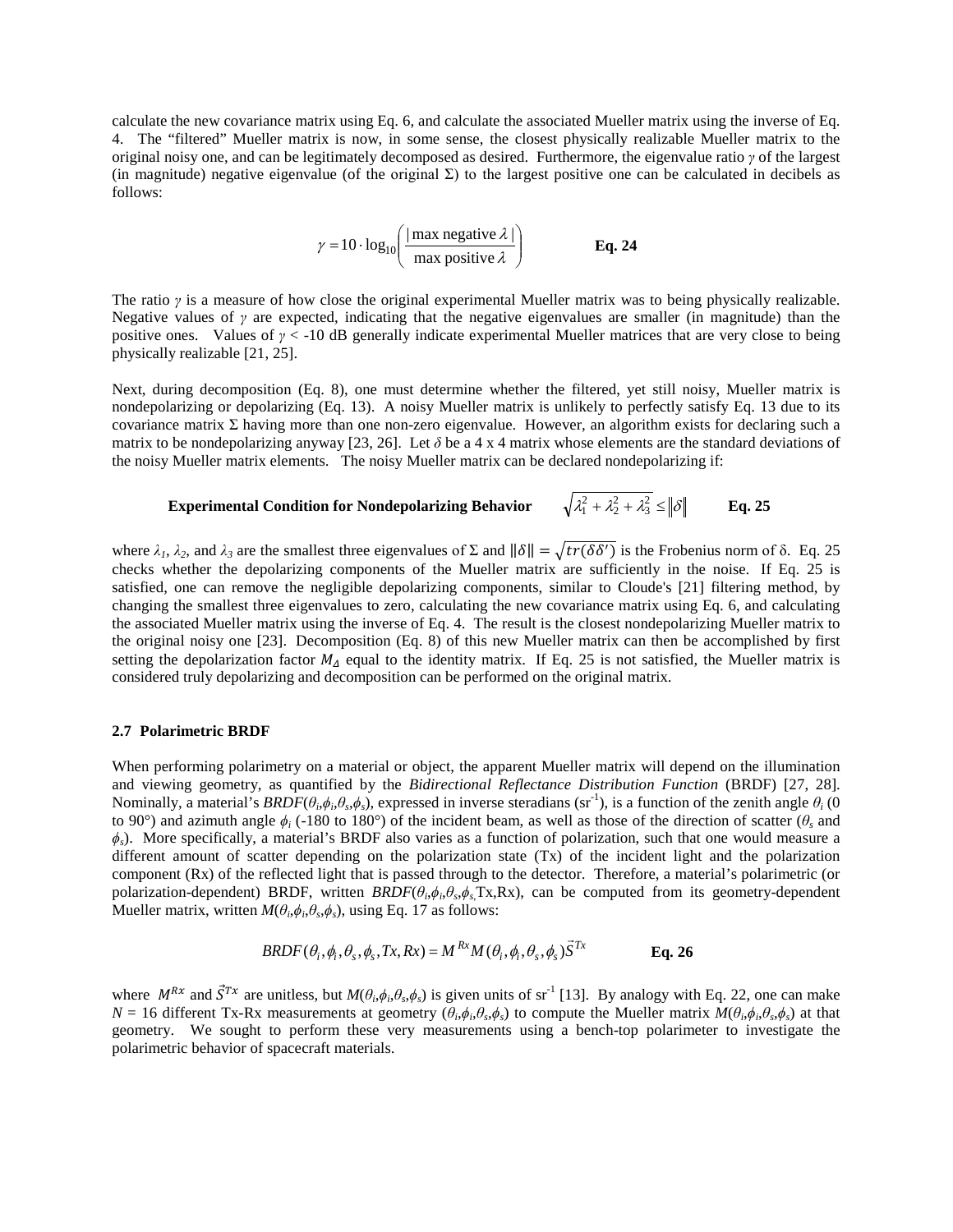## **3. EXPERIMENTAL SETUP AND PROCEDURE**

We set up a bench-top polarimeter [\(Figure 3\)](#page-7-0) to measure the polarimetric BRDF of material samples. The polarimeter uses a continuous-wave (CW) laser with a wavelength of  $\lambda = 1064$  nm (Spectra-Physics® model Excelsior 1064-800). Several ground-based laser radars used for space surveillance also operate at 1064 nm using solid-state Nd:YAG lasers [7, 29]. The raw laser beam., which is horizontally polarized, passes through a half-wave  $(\lambda/2)$  plate and quarter-wave  $(\lambda/4)$  plate, which are independently rotated to control the polarization state (Tx) of the transmitted beam (i.e.,  $S_{Tx}$  in Eq. 17). The beam (3 mm diameter) then encounters the material being measured. The light reflecting off the material passes through a  $\lambda$ /4 plate and  $\lambda$ /2 plate, which are independently rotated to control the polarization state (Rx) received by the detector (i.e.,  $M^{Rx}$  in Eq. 17), followed by a fixed linear polarizer. A silicon detector (Thorlabs model PDA36A), combined with a lens giving a field-of-view of 1 cm on the material and an iris controlling the subtended solid angle  $(Ω)$ , measures the intensity of the received light. To record a measurement, the laser is chopped at a frequency of 100 Hz and the detector's analog output is acquired using a lock-in amplifier (Princeton Applied Research Model 5209). The receiver assembly and target can be independently rotated to achieve arbitrary illumination and viewing geometries. All rotation stages (Newport® model PR50CC and RV120CCHL) are motorized and data collection is automated using Matlab®.



<span id="page-7-0"></span>**Figure 3 Diagram of bench-top polarimeter and hypothetical bistatic in-plane BRDF measurements** 

<span id="page-7-1"></span>Our bench-top polarimeter measures a material's *bistatic in-plane* BRDF [\(Figure 3\)](#page-7-0), i.e., the laser and receiver are separated in angle and scattered light is measured in the plane of incidence. The notation for an polarimetric inplane BRDF can be simplified to *BRDF*(*θi*,*θ,Tx,Rx*), where the azimuth arguments have been dropped and the scatter zenith angle  $\theta_s$  has been replaced by  $\theta$  (-90 to 90°). The backward, forward, and specular scatter regimes are defined by  $θ < 0$ ,  $θ > 0$ , and  $θ = θ$ *i*, respectively. At each geometry ( $θ$ *i*,  $θ$ ), the intensity  $I_{TxRx}$  of the scattered light is measured for each of the 16 Tx-Rx polarization pairs in [Table 1,](#page-7-1) where horizontal, vertical, +45°, and right-hand circular polarizations have been abbreviated by H, V, +45, and RC, respectively.

|  | Table 1 Intensity measurements for 16 Tx-Rx pairs |  |  |
|--|---------------------------------------------------|--|--|
|--|---------------------------------------------------|--|--|

|                                               |     | <b>Transmit Polarization (Tx)</b> |            |            |             |  |
|-----------------------------------------------|-----|-----------------------------------|------------|------------|-------------|--|
|                                               |     | Н                                 |            | $+45$      | RC          |  |
| <b>Receive</b><br><b>Polarization</b><br>(Rx) | Н   | Iнн                               | $I_{VH}$   | $I_{+45H}$ | $I_{RCH}$   |  |
|                                               |     | $I_{HV}$                          | $I_{VV}$   | $I_{+4V}$  | $I_{RCV}$   |  |
|                                               | +45 | $I_{H+45}$                        | $1_{V+45}$ | $+45+45$   | $I_{RC+45}$ |  |
|                                               | RC  | $I_{HRC}$                         | URC:       | $-45RC$    | RCRC        |  |

The polarimetric BRDF is then calculated as follows [27]:

$$
BRDF(\theta_i, \theta, Tx, Rx) = \frac{I_{TxRx}}{I_0 \Omega \cos \theta}
$$
 Eq. 27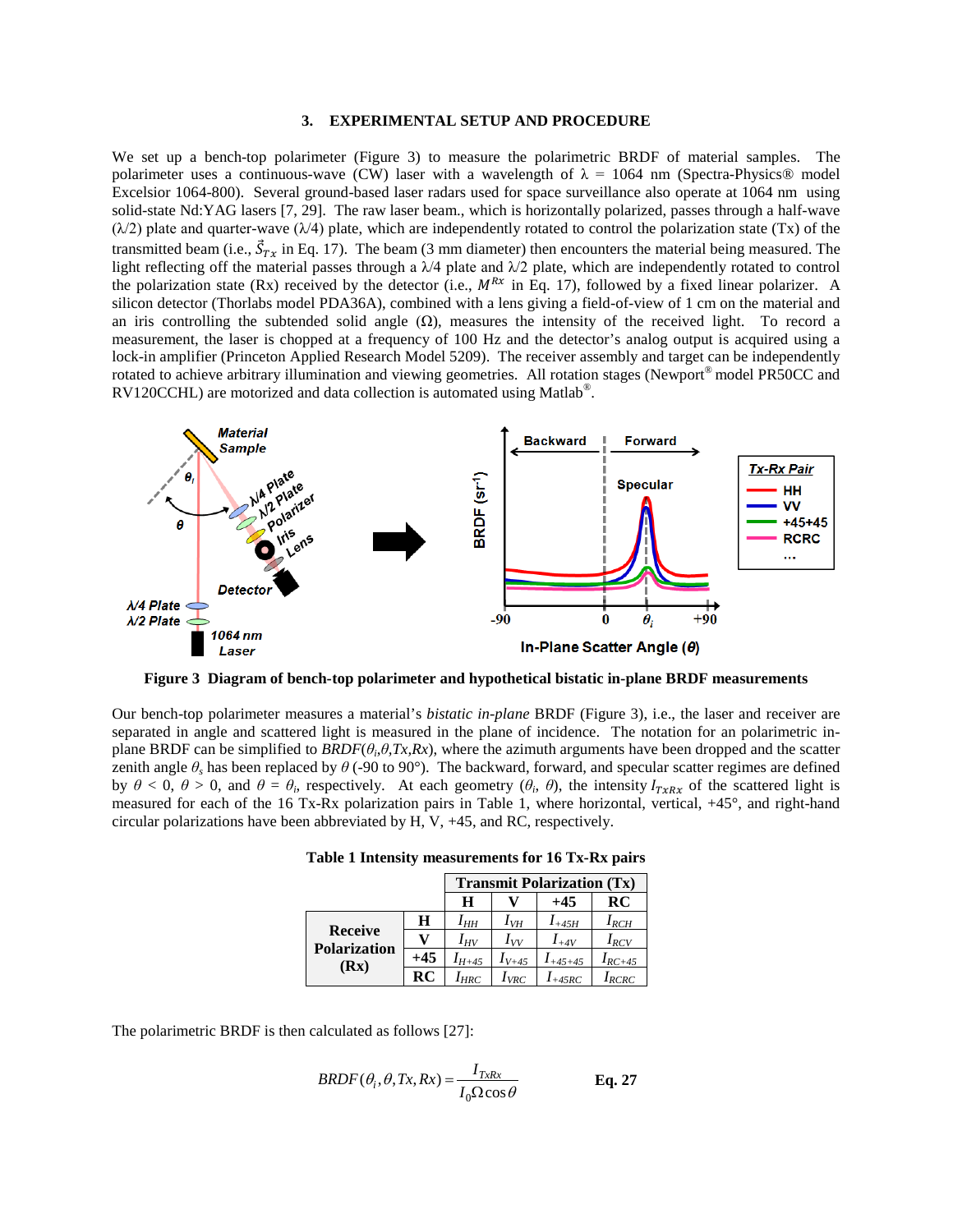where  $I_0$  is the intensity of the incident beam (which is the same for all Tx) and  $\Omega = 500$  µsr is the solid angle subtended by the iris in front of the detector. Each of the 16 measurements in [Table 1](#page-7-1) contributes a linearly independent equation in the form of Eq. 19, allowing us to solve for the geometry-dependent Mueller matrix  $M(\theta_i, \theta)$ of the material being measured. We then filter  $M(\theta_i, \theta)$  to ensure physical realizability (Section [2.6\)](#page-5-0). After normalizing the matrix by the top-left element  $m_{00}$ , each filtered Mueller matrix is declared to be nondepolarizing if it satisfies Eq. 25 using  $\delta = 0.02$  (based on our measurements of reference samples [Section [3.1\]](#page-8-0)), in which case the negligible depolarizing components are removed (Section [2.6\)](#page-5-0). Finally, we decompose (in the form of Eq. 8) each filtered Mueller matrix to calculate its polarimetric properties as functions of *θ<sup>i</sup>* and *θ*.

#### <span id="page-8-0"></span>**3.1 Verification**

We verified the accuracy of our bench-top polarimeter in terms of its ability to measure (1) a reference sample with a known BRDF and (2) some common optical elements with known Mueller matrices. First, we measured the BRDF of a sample of Spectraflect<sup>®</sup>, a coating that is approximately Lambertian over the wavelength range from 350 to 2400 nm [30]. The manufacturer (Labsphere<sup>®</sup>) provided reference data on Spectraflect's in-plane BRDF for  $\lambda$  = 633 nm, incident angle  $\theta_i = 30^\circ$ , a Tx polarization of H (i.e., horizontally or "p" polarized), and an Rx polarization of U (or unpolarized, i.e., there was no polarization analyzer in front of the detector). For comparison, we measured the in-plane BRDF of Spectraflect<sup>®</sup> for  $\lambda = 1064$  nm,  $\theta_i = 30^\circ$ , Tx polarization of H, and Rx polarizations of H and V (separately). Following Pickering's method [31], the sum of our measured BRDFs at HH and HV should be equivalent to the reference BRDF at HU. Spectral differences between our measurement (1064 nm) and the reference (633 nm) are expected to be negligible [30]. As plotted in [Figure 4,](#page-8-1) our measurement falls within  $\pm 5\%$  of the reference for the vast majority of scatter angles *θ*. This result verified our system's ability to accurately measure BRDF curves. Note that Spectraflect<sup>®</sup> has an approximately constant BRDF of  $\pi^{-1} = 0.32$ , as expected for a Lambertian surface [27].



**Figure 4** Measured **vs. reference BRDF** of Spectraflect<sup>®</sup> at  $\theta_i = 30^\circ$ 

<span id="page-8-1"></span>We also measured several common (transmissive) optical elements, where each element was illuminated at normal incidence and the detector assembly was positioned directly on the other side of the element. From the 16 prescribed measurements [\(Table 1\)](#page-7-1), we calculated the Mueller matrix of each optical element. Despite measurement noise, all estimated Mueller matrices had associated eigenvalue ratios (Eq. 24) of  $\gamma$  < -18 dB, indicating that they were all extremely close to physically realizable matrices. [Table 2](#page-9-0) compares the estimated Mueller matrices (without any filtering) with the theoretical ones, after normalizing each by its top-left element  $m_{00}$ . The theoretical Mueller matrices contain only +1's, 0's, and -1's and the experimental Mueller elements are all within a margin of 0.02 relative to their respective theoretical values. Also included is the Mueller matrix of Spectraflect<sup>®</sup> at  $(\theta_i, \theta)$  =  $(30^{\circ}, 0^{\circ})$ , which is expected to be a strong depolarizer.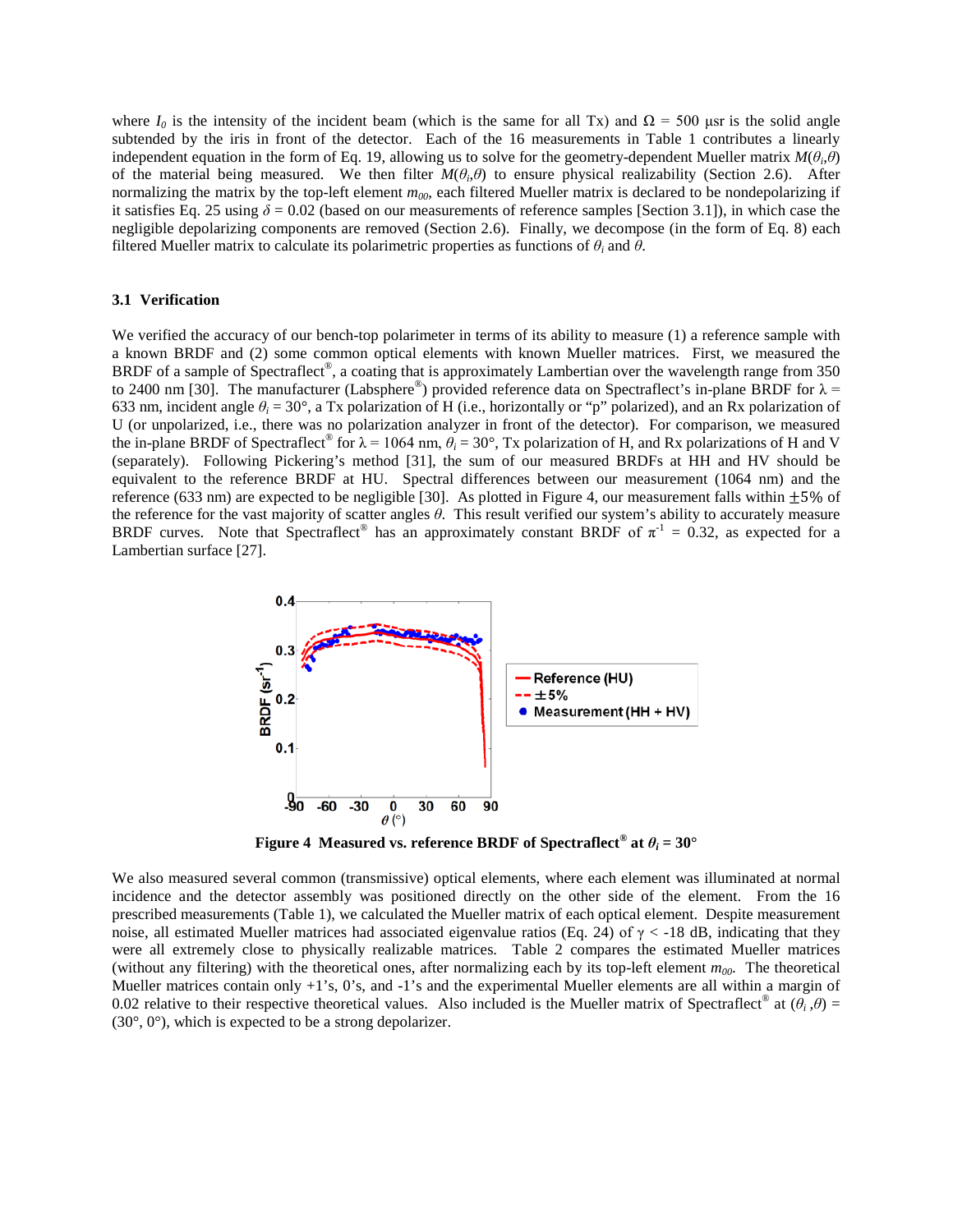<span id="page-9-0"></span>

**Table 2 Comparison of theoretical and experimental Mueller matrices of reference samples**

We then filtered (Section [2.6](#page-5-0) and decomposed (Eq. 8) each experimental Mueller matrix and computed its polarimetric properties, including diattenuation (*D*, Eq.14), retardance (*R*, Eq. 15), and depolarization power (Δ, Eq. 16). [Table 3](#page-9-1) compares the experimental properties with the theoretical ones for each optical element, as well as for Spectraflect®. All the theoretical *D*'s and Δ's are 0 or 1, and all the theoretical *R*'s are 0 º, 90 º, or 180º. For the optical elements, the experimental *D*'s and Δ's are within 0.01 of their respective theoretical values, and the experimental *R*'s are within 4°. As expected, the Spectraflect<sup>®</sup> sample appeared highly depolarizing ( $\Delta$  = 0.93), but we did not have a reference value for direct comparison. These results verified that we can use our bench-top polarimeter [\(Figure 3\)](#page-7-0) to accurately estimate Mueller matrices, decompose them (Eq. 8), and compute their polarimetric properties (Eq. 14-16).

| <b>Reference</b>           | Diattenuation $(D)$ |                   | Retardance $(R)$ |                   | Depolarization Power $(\Delta)$ |                   |  |
|----------------------------|---------------------|-------------------|------------------|-------------------|---------------------------------|-------------------|--|
| <b>Sample</b>              | <b>Theory</b>       | <b>Experiment</b> | Theory           | <b>Experiment</b> | <b>Theory</b>                   | <b>Experiment</b> |  |
| Air                        |                     | 0.00              | O٥               |                   |                                 |                   |  |
| <b>Polarizer</b>           |                     | 0.99              | O٥               | 0°                |                                 |                   |  |
| $\lambda$ /2 Plate         |                     | 0.01              | 180°             | 179°              |                                 |                   |  |
| $\lambda$ /4 Plate         |                     | 0.01              | $90^\circ$       | 89°               |                                 |                   |  |
| $Spectraffect^{\circledR}$ | Low                 | 0.01              | Low              | $-5^\circ$        | High                            | 0.93              |  |

<span id="page-9-1"></span>**Table 3 Comparison of theoretical and experimental polarimetric properties of reference samples**

#### **3.2 Measurement of Spacecraft Materials**

We used the bench-top polarimeter to measure the polarimetric BRDFs of the following materials and coatings commonly found on man-made satellites and debris, including:

- Glossy white paint (Aeroglaze<sup>®</sup> A276)
- Matte black paint (Aeroglaze<sup>®</sup> Z306)
- Black Kapton®
- Silver Teflon®
- Aluminum alloy (6061-T6)
- Titanium alloy (6Al-4V)

For each spacecraft material, we measured the in-plane BRDF for incident angles of  $\theta$ <sup>*i*</sup> = 15, 30, 45, 60 and 75° and scatter angles  $\theta$  of -80 to 80° with 1° resolution around the expected specular ( $\pm 10$ °) and 5° resolution elsewhere. A separate  $BRDF(\theta_i, \theta, Tx, Rx)$  was measured for the 16 prescribed Tx-Rx polarization pairs [\(Table 1\)](#page-7-1), allowing us to calculate each material's Mueller matrix and polarimetric properties as functions of  $\theta_i$  and  $\theta$ .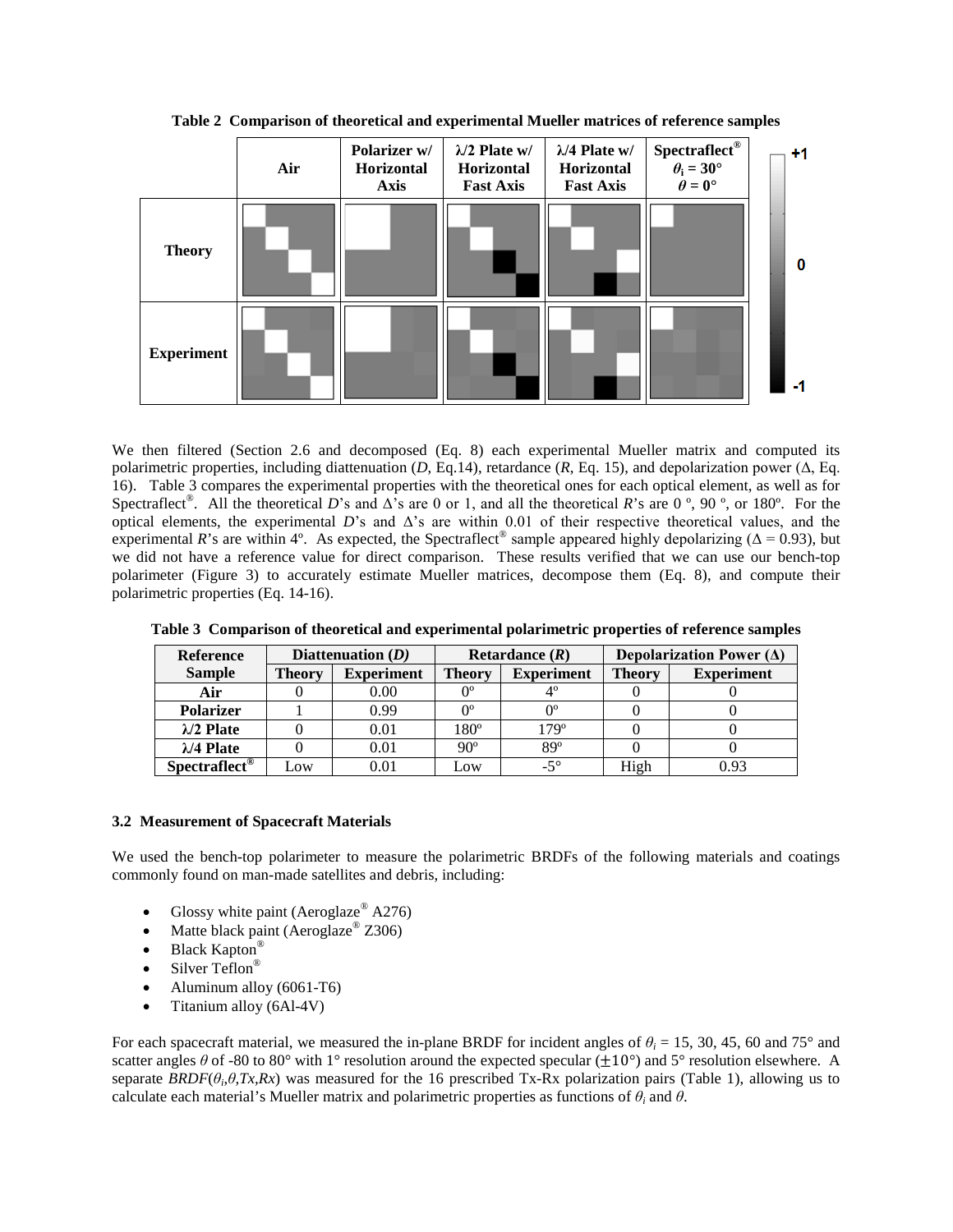

**Figure 5 Measured in-plane BRDFs of spacecraft materials at polarization HH**

#### **4. RESULTS AND ANALYSIS**

<span id="page-10-0"></span>Here we present the results of our experiments on the spacecraft materials introduced above. We first consider the in-plane BRDF measured for each spacecraft material for a single polarization pair. [Figure 5](#page-10-0) shows each spacecraft material's in-plane BRDF (vs. *θ*) measured at polarization pair HH and several incident angles *θi*. All materials have a dominant specular component at  $\theta = \theta$ *i*, with the exception of the matte black paint, which is mostly diffuse but with significantly increased forward scatter for high incident angles.

We next consider the ensemble of 16 polarimetric in-plane BRDFs measured for a single material and incidence angle  $\theta_i$ . [Figure 6](#page-11-0) shows such an ensemble for glossy white paint at  $\theta_i = 60^\circ$ . Also shown is the computed Mueller matrix at a diffuse point ( $\theta = -30^{\circ}$ ) and specular point ( $\theta = 60^{\circ}$ ), each normalized by its top-left element  $m_{00}$ . The Mueller matrix at  $\theta = -30^{\circ}$  is visually recognizable as a strong depolarizer (e.g., see Sepctraflect<sup>®</sup> in [Table 2\)](#page-9-0), such that all 16 BRDFs are of roughly equal magnitude at this point. By contrast, the Mueller matrix at the specular point is that of a vertical linear polarizer, such that vertically (V) polarized incident light is preferentially reflected over horizontally (H) polarized incident light. Indeed, at  $\theta = 60^\circ$  the BRDF at VV is significantly higher than the BRDF at HH (see inset). This diattenuating behavior at the specular point is expected from Fresnel's equation for a moderately high *θi*, which dictates that "s" polarized light (i.e., equivalent to V here) will be reflected more than "p" (or H) polarized light [13].

Finally, using the 16 polarimetric BRDFs measured for each material, we computed the materials' Mueller matrices and polarimetric properties as functions of *θ<sup>i</sup>* and *θ*. All estimated Mueller matrices had associated eigenvalue ratios (Eq. 24) of  $\gamma$  < -10 dB, indicating that they were very close to physically realizable matrices. [Figure 7](#page-14-0) and [Figure 8](#page-15-0) (at end of paper) show each material's diattenuation  $(D)$ , retardance  $(R)$ , and depolariazation power  $(\Delta)$  as functions of *θ* for all *θi*. The plots reveal some notable trends in the polarimetric signatures of the materials, as summarized in [Table 4](#page-11-1) according the direction of scatter: backward ( $\theta$  < 0), forward ( $\theta$  > 0), and specular ( $\theta = \theta_i$ ). All materials exhibited mostly low diattenuation  $(D < 0.5)$  in the back scatter direction. However, in the forward scatter direction (including the specular), the metallic surfaces (i.e., titanium, aluminum, and silver Teflon®) continued exhibiting *D*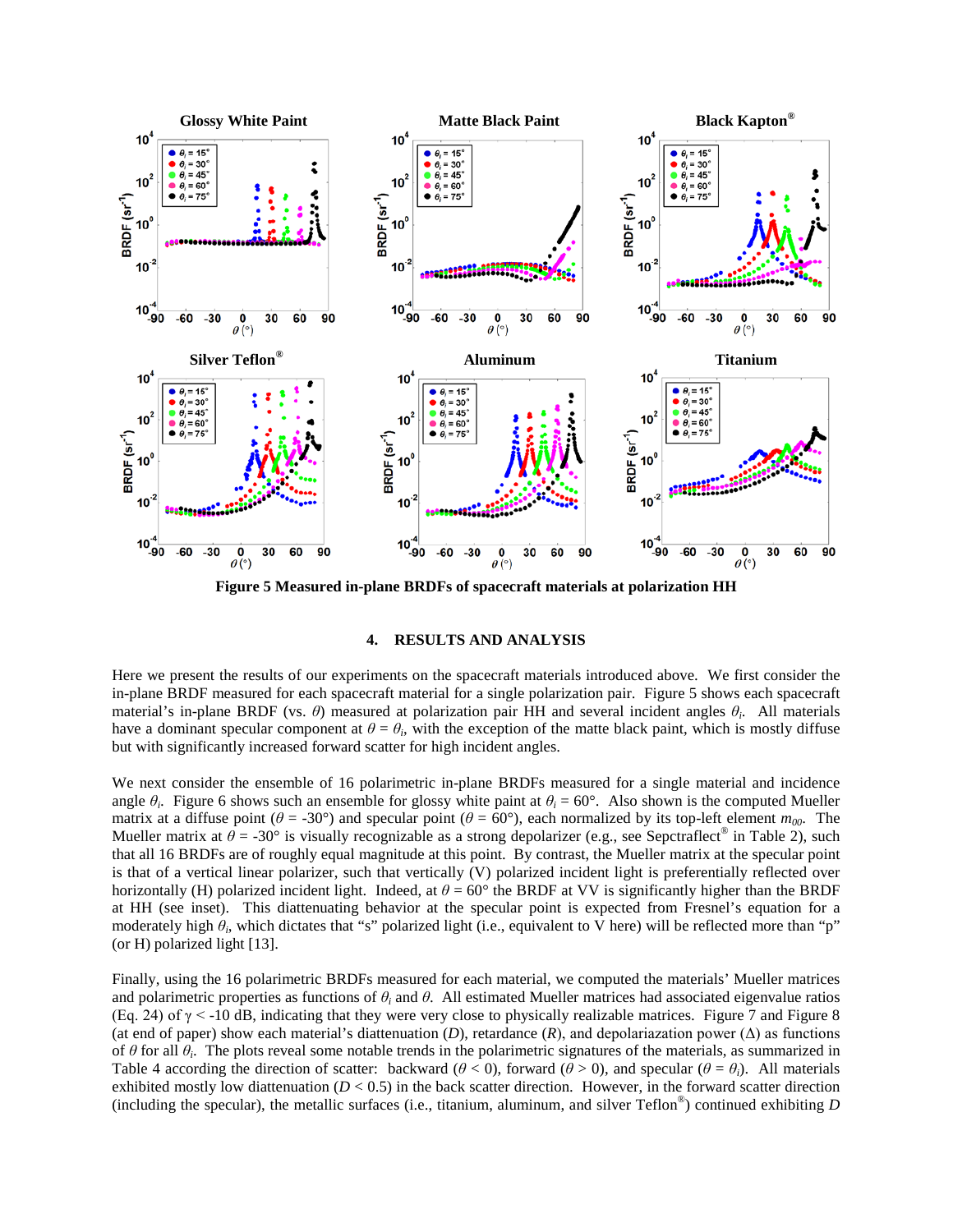$< 0.5$ , while the two paints and Kapton<sup>®</sup> had the full range of diattenuaton (*D* = 0 to 1). In terms of retardance, the silver Teflon<sup>®</sup> uniquely exhibited a finite range  $(R = 30 \text{ to } 120^{\circ})$  in all scatter directions, while all other materials acted as mirrors ( $R = 180^\circ$ ) in the back scatter direction and had the full range of behavior ( $R = 0$  to 180<sup>o</sup>) in the forward scatter direction. Finally, in terms of depolarization power, the glossy white paint was a nearly perfect depolarizer ( $\Delta \approx 1$ ) in the back-scatter direction, but sharply lost depolarization power ( $\Delta = 0$ ) at specular reflection. All other materials were mostly weak depolarizers ( $\Delta < 0.5$ ) in all directions, except that silver Teflon<sup>®</sup> and aluminum exhibit moderately high depolarization power  $(0.5 < \Delta < 0.8)$  in the back scatter direction.



<span id="page-11-0"></span>**Figure 6 Measured in-plane BRDF** ( $\theta$ <sup>*i*</sup> = 60°) of white paint at 16 polarizations (left) and HH & VV (right)

<span id="page-11-1"></span>

| <b>Spacecraft</b><br><b>Material</b>        | Diattenuation $(D)$ |                | Retardance $(R)$      |                   |                   | Depolarization Power $(\Delta)$ |                |                |                       |
|---------------------------------------------|---------------------|----------------|-----------------------|-------------------|-------------------|---------------------------------|----------------|----------------|-----------------------|
|                                             | <b>Back</b>         | Forw.          | <b>Specular</b>       | <b>Back</b>       | Forw.             | <b>Specular</b>                 | <b>Back</b>    | Forw.          | <b>Specular</b>       |
|                                             | $(\theta < 0)$      | $(\theta > 0)$ | $(\theta = \theta_i)$ | $(\theta < 0)$    | $(\theta > 0)$    | $(\theta = \theta_i)$           | $(\theta < 0)$ | $(\theta > 0)$ | $(\theta = \theta_i)$ |
| <b>Glossy White Paint</b>                   |                     |                |                       |                   |                   | $\ast$                          |                | $0 - 1$        |                       |
| <b>Matte Black Paint</b>                    | ${}_{< 0.5}$        | $0 - 1$        | $0 - 1$               |                   | $0 - 180^{\circ}$ | $0 - 180^\circ$                 |                |                |                       |
| <b>Black Kapton</b> <sup><sup>®</sup></sup> |                     |                |                       | $180^\circ$       |                   |                                 | ${}_{< 0.5}$   |                | $\ast$<br>$\theta$    |
| <b>Titanium</b>                             |                     |                |                       |                   |                   | $> 40^{\circ}$                  |                | ${}_{< 0.5}$   |                       |
| <b>Aluminum</b>                             |                     | < 0.5          |                       |                   |                   | $>70^{\circ}$                   | $0 - 1$        |                |                       |
| Silver Teflon <sup>®</sup>                  |                     |                |                       | 30 to $120^\circ$ |                   |                                 |                |                |                       |

**Table 4 Trends in polarimetric properties**

**\* Specular trends do not apply to matte black paint**

## **5. DISCUSSION**

Our experimental results [\(Table 4\)](#page-11-1) demonstrate that common spacecraft materials have distinguishing polarimetric properties, suggesting that orbital debris fragments may exhibit polarimetric signatures indicative of their constituent materials. A polarimetric laser radar could exploit this phenomenon using active polarimetry. Specifically, the laser radar could interrogate a debris fragment by sequentially transmitting and receiving different pairs of Tx and Rx polarization states, and estimating the debris fragment's effective Mueller matrix and polarimetric properties. A classification algorithm could then use the estimated properties to identify (or categorize) the debris fragment's constituent materials. If the debris fragment's constituent materials can be accurately identified, then one could also infer its density, mass, origin, and other characteristics of interest [2].

The ultimate utility of active polarimetry for space surveillance will depend on several outstanding issues concerning phenomenology, system architecture, and algorithm development. In terms of phenomenology, although we have measured the polarimetric BRDFs of spacecraft materials in the laboratory, we have not yet considered the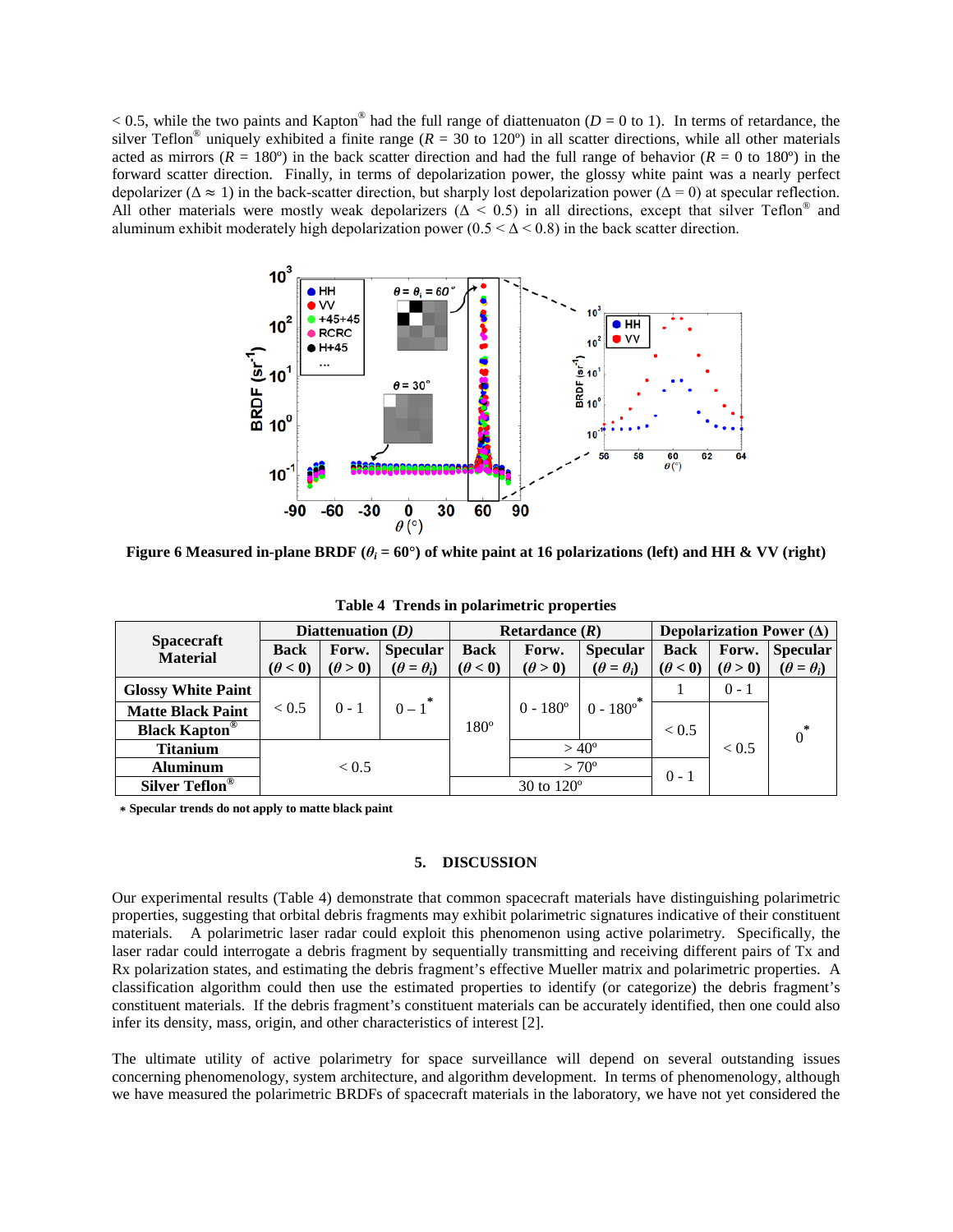signal expected from non-resolved (i.e., in angle) orbital debris fragments. Among other factors, the amount of laser light reflecting from a debris fragment will depend on its shape (i.e., surface geometry) and the polarimetric BRDF of its surface materials at the operating wavelength. The architecture of the laser radar will also affect the measured signal. For instance, one would expect different phenomenology for a bistatic system (i.e., separated source and sensor) compared to a monostatic one (i.e., co-located source and sensor) [17, 18]. Meanwhile, a ground-based system, as opposed to a space-based one [32], must account for atmospheric attenuation and effects on the transmitted and received polarization states. For any system, errors in the estimated Mueller matrix and polarimetric properties will blur the distinction between polarimetric signatures [33]. Algorithms will be needed to distinguish between noisy polarimetric behaviors and then identify or categorize the measured object [18, 26]. The optimal classification scheme may need to fuse polarimetric, spectral, radar, and orbital features. Future consideration of active polarimetry for space surveillance should include analysis of these issues in more detail.

#### **6. CONCLUSION**

To investigate the potential utility of active polarimetry for orbital debris characterization, we used a bench-top polarimeter to measure the polarimetric BRDF of several common spacecraft materials. These measurements allowed us to estimate each material's Mueller matrices and polarimetric properties as functions of the incident angle and (bistatic) in-plane scatter angle. The materials exhibited notable trends in their polarimetric behaviors. All the materials exhibited mostly weak diattenuation  $(D < 0.5)$  in all scatter directions, except for Kapton<sup>®</sup> and the two paints ( $D > 0.5$  in the forward scatter direction). In terms of retardance ( $R$ ), silver Teflon<sup>®</sup> exhibited a finite range of values ( $R = 30$  to 120<sup>o</sup>) in all directions, while the other materials acted as mirrors ( $R = 180^\circ$ ) in the back scatter direction and had the full range of behavior ( $R = 0$  to 180 $\degree$ ) in the forward scatter direction. Finally, in terms of depolarization power ( $\Delta$ ), glossy white paint was a nearly perfect depolarizer ( $\Delta \approx 1$ ) in the back scatter direction, but sharply lost depolarization power ( $\overrightarrow{\Delta}$  = 0) at specular reflection. All other materials were mostly weak depolarizers ( $\Delta$  < 0.5) in all scatter directions. Pending further analysis, our findings suggest that a laser radar may be able to make active polarimetric measurements to help remotely identify and characterize debris fragments. In future work, we plan to explore polarimetric phenomenology in more detail, including monostatic measurements of spacecraft materials (as well as meteorite samples) and simulation of non-resolved polarimetric signatures.

#### **REFERENCES**

- [1] Inter-Agency Space Debris Coordination Committee, *Stability of the Future LEO Environment,* 2013.
- [2] N. J. Johnson and D. S. McKnight, Artificial Space Debris, Malabar, FL: Krieger Publishing Company, 1991.
- [3] Inter-Agency Space Debris Coordination Committee, *Space Debris Mitigation Guidelines,* 2007.
- [4] D. J. Kessler and B. G. Cour-Palais, "Collision frequency of artificial satellites: the creation of a debris belt," *Journal of Geophysical Research,* vol. 83, no. A6, pp. 2637-2646, 1978.
- [5] J. C. Liou, "An active debris removal parametric study for LEO environment remediation," *Advances in Space Research,* vol. 47, pp. 1865-1876, 2011.
- [6] J. W. Campbell, "Using lasers in space," 2000.
- [7] J. D. Eastment, D. N. Ladd and C. J. Walden, "Technical description of radar and optical sensors contributing to joint UK-Australian satellite tracking, data fusion and cueing experiment," in *Advanced Maui Optical and Space Surveillance Technologies Conference*, Wailea, HI, 2014.
- [8] G. C. Giakos, R. H. Picard and P. D. Dao, "Superresolution multispectral imaging polarimetric space surveillance LADAR sensor design architectures," in *Remote Sensing*, 2008.
- [9] J. Sang, J. C. Bennett and C. Smith, "Experimental results of debris orbit predictions using space tracking data from Mt. Stromlo," *Acta Astronautica,* vol. 102, pp. 258-268, 2014.
- [10] Z.-P. Zhang, F.-M. Yang, H.-F. Zhang, Z.-B. Wu, J.-P. Chen, P. Li and W.-D. Meng, "The use of laser ranging to measure space debris," *Research in Astronomic and Astrophysics.*
- [11] B. Greene, G. Yuo and M. Christ, "Laser tracking of space debris," in *13th International Workshop n Laser Ranging*, Washington, D.C., 2002.
- [12] K. Rochford, "Polarization and Polarimetry," *National Institute of Standards and Technology.*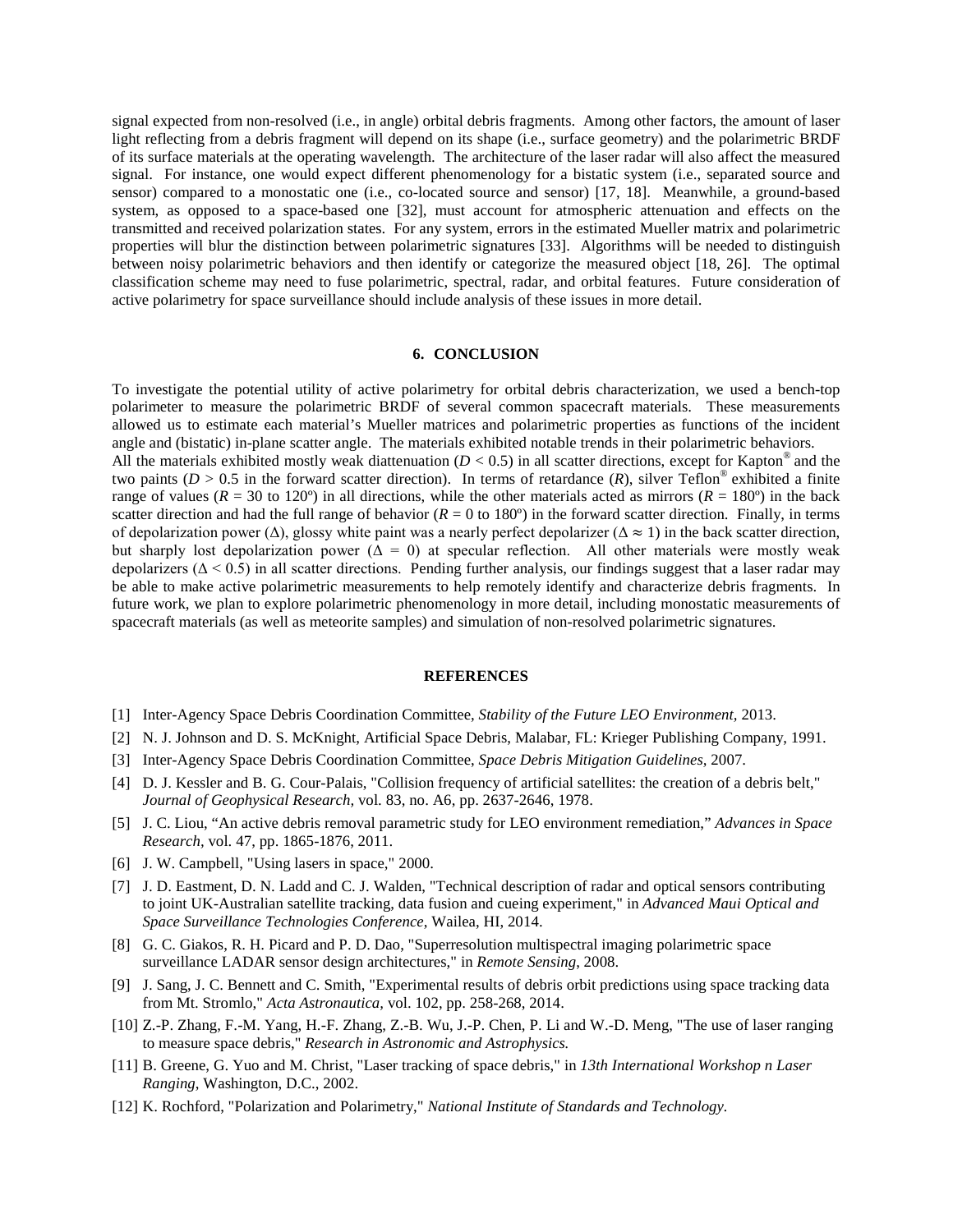- [13] J. R. Schott, Fundamentals of Polarimetric Remote Sensing, Bellingham, WA: SPIE Press, 2009.
- [14] J. S. Tyo, D. L. Goldstein, D. B. Chenault and J. A. Shaw, "Review of passive imaging polarimetry for remote," *Applied Optics,* vol. 45, no. 22, pp. 5453-5469, 2006.
- [15] J. L. Pezzaniti and R. A. Chipman, "Mueller matrix imaging polarimetry," *Optical Engineering,* vol. 34, no. 6, 1995.
- [16] P. Refregier, F. Goudail and N. Roux, "Estimation of the degree of polarization in active coherent imagery by using the natural representation," *Journal of the Optical Society of America A,* vol. 21, no. 12, 2004.
- [17] S. Breugnot and P. Clemenceau, "Modeling and performance of polarimetric active imager at 806nm," *Optical Engineering,* vol. 30, no. 10, pp. 2681-2688, 2000.
- [18] C. S. Chun and F. A. Sadjadi, "Polarimetric laser radar target classification," *Optics Letters,* vol. 30, no. 14, pp. 1806-1808, 2005.
- [19] J. S. Baba, J.-R. Chung, A. H. DeLaughter, B. D. Cameron and G. L. Cote, "Development and calibration of a m automated Mueller matrix polarization imaging system," *Journal of Biomedical Optics,* vol. 7, no. 3, pp. 341-349, 2002.
- [20] E. Hecht, Optics, Boston: Pearson, 2002.
- [21] S. R. Cloude, "Conditions for the physical realisability of matrix operatrors in polarimetry," in *SPIE Polarization Considerations for Optical Systems II*, 1989.
- [22] S.-Y. Lu and R. A. Chipman, "Interpretation of Mueller matrices based on polar decomposition," *Journal of the Optical Society of America A,* vol. 13, no. 5, pp. 1106-1113, 1996.
- [23] F. Le. Roy-Brehonnet, B. Le Jeune, P. Y. Gerligand, J. Cariou and J. Lotrian, "Analysis of depolarizing optical targets by Mueller matrix formalism," *Pure & Applied Optics,* vol. 6, pp. 385-404, 1997.
- [24] G. Strang, Introduction to Applied Mathematics, Wellesley, MA: Wellesley-Cambridge Press, 1986.
- [25] D. Goldstein, Polarization Light, New York: Marcel Decker, Inc., 2003.
- [26] F. Boulvert, G. Le Brun, B. Le Jeune, J. Cariou and L. Martin, "Decomposition algorithm of an experimental Mueller matrix," *Optics Communications,* vol. 282, no. 5, pp. 692-704, 2009.
- [27] J. C. Stover, Optical Scattering: Measurement and Analysis, 1995.
- [28] F. E. Nicodemus, "Directional reflectance and emissivity of an opaque surface," *Applied Optics,* vol. 4, no. 7, pp. 767-773, 1965.
- [29] A. B. Gschwendtner and W. E. Keicher, "Development of coherent laser radar at Lincoln Laboratory," *Lincoln Laboratory Journal,* vol. 12, no. 2, 2000.
- [30] Labsphere, Inc., 2015. [Online]. Available: http://www.labsphere.com.
- [31] J. E. Solomon, "Polarization imaging," *Applied Optics,* vol. 20, no. 9, pp. 1537-1544, 1981.
- [32] S. V. Garnov, A. V. Moiseeva, P. Y. Nosatenko, V. N. Fomin and A. B. Tserevitinov, "Estimation of the characteristics of a promisiing orbital lidar for space debris monitoring".
- [33] D. M. Hayes, "Error propagation in decomposition of Mueller matrices," in *SPIE: Polarization: Measurement, Analysis, and Remote Sensing*, 1997.
- [34] N. N. Smirnov, Ed., Space Debris: Hazard Evaluation and Mitigation, New York: Taylor and Francis, 2002.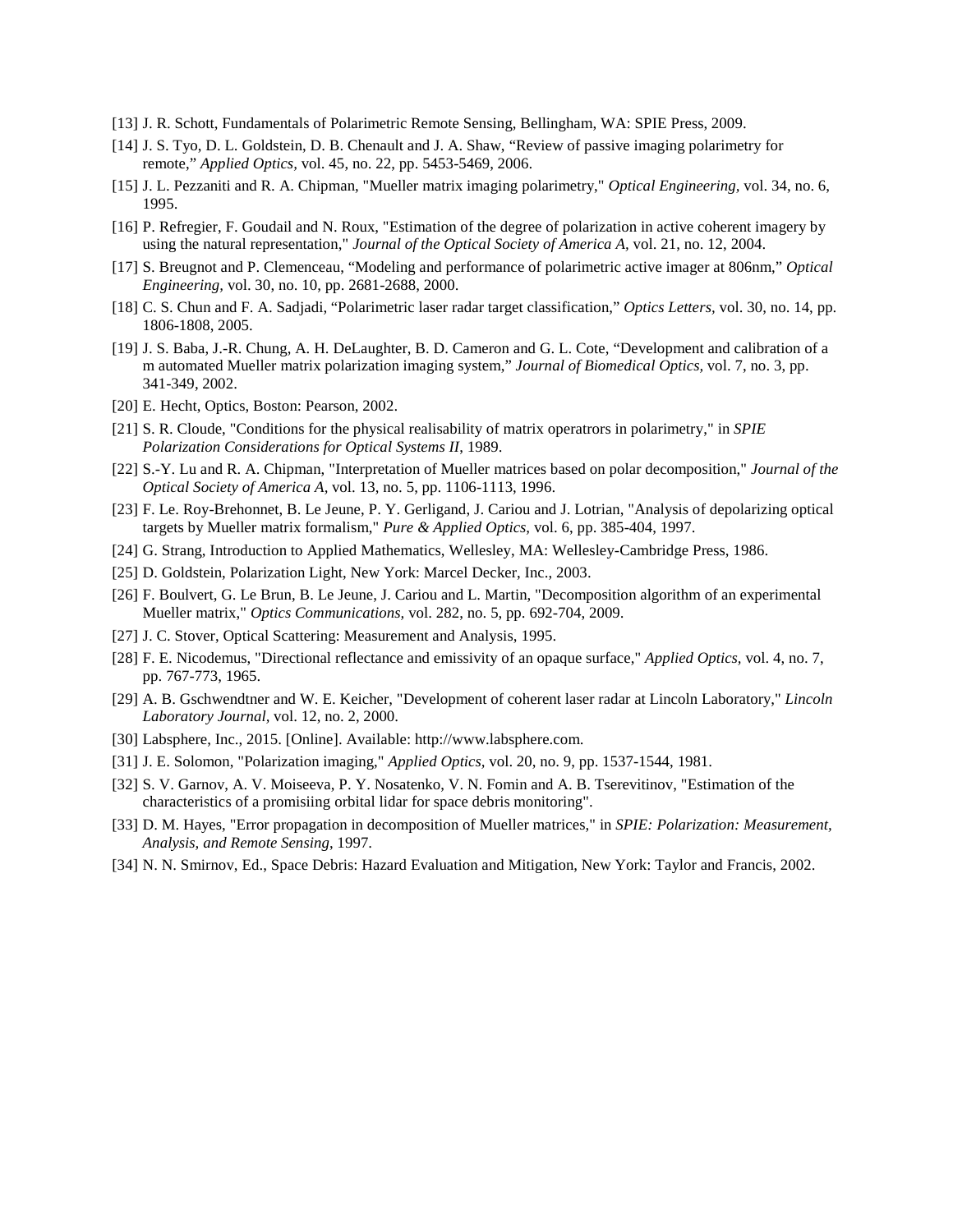

<span id="page-14-0"></span>**Figure 7 Polarimetric properties (***D***,** *R***, and**  $\Delta$ **) of spacecraft materials vs.**  $(\theta_i, \theta)$